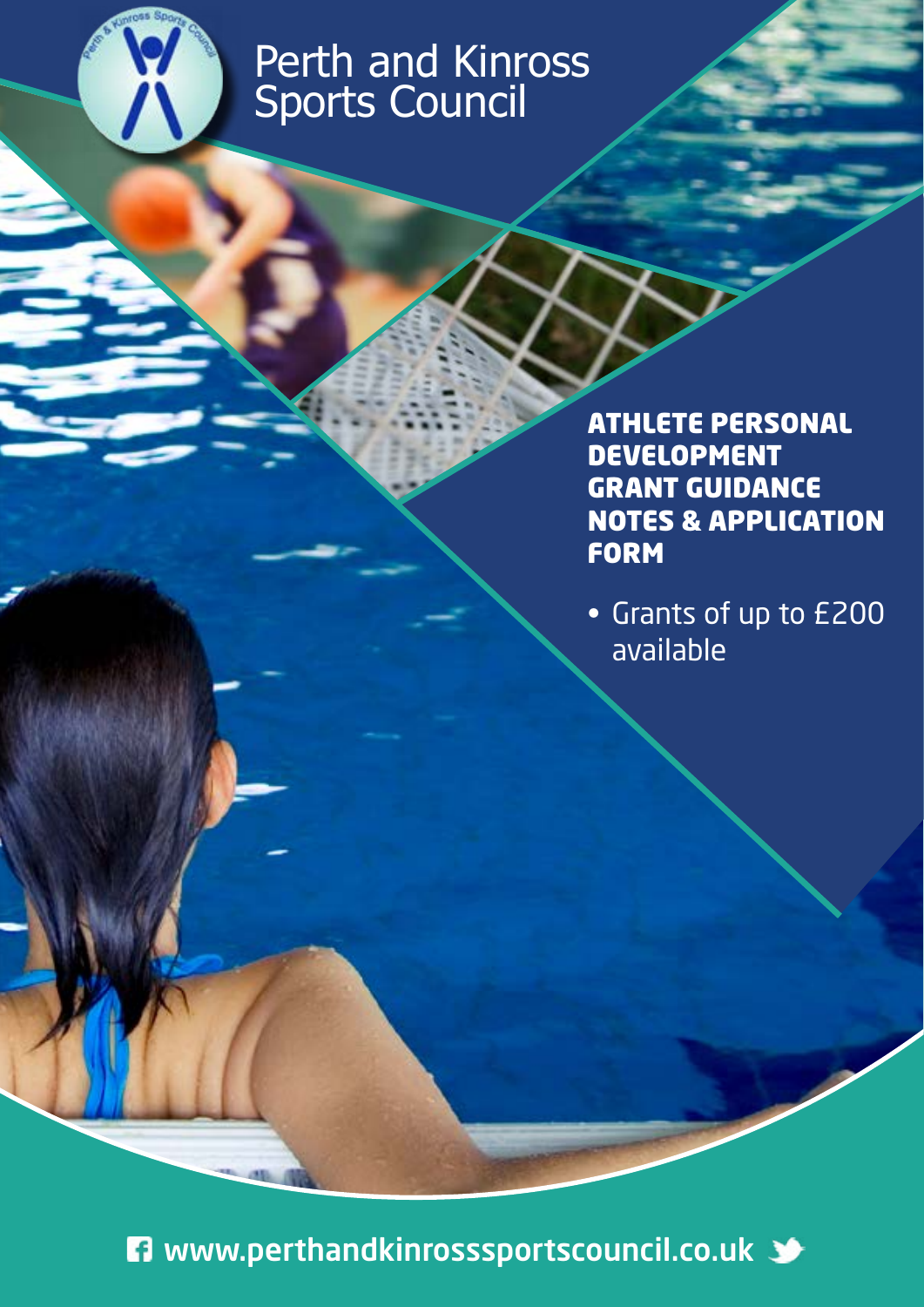

# VISION

To promote interest and participation in sport throughout Perth and Kinross

# ABOUT THE GRANTS

A grant of up to £200 is available for athlete personal development. Only one grant can be awarded in any twelve month period. Funding is available for:

- Attaining a higher standard of performance by competing at a higher level.
- Assisting athletes with travel expenses to higher level competitions. (Entry fees not applicable).
- Assisting internationalists with costs not met by their National Governing Body, any other Sport Trust or Local Authority. (Equipment and/or kit not applicable).

# THE PROCESS

Applications are considered by the Grants Sub Committee of the Sports Council every 6 weeks.

Please email your completed form to [pkscadmin@liveactive.co.uk](mailto:pkscadmin%40liveactive.co.uk?subject=Club%20Grant%20Application%20Form) or send to The Sports Council Administrator Live Active Leisure Company Head Office Caledonia House Hay Street Perth PH1 5HS

You will be notified by email with a date to be presented with your grant cheque. During the presentation, your photograph will be taken by a member of the Committee and put onto the P&KSC website.

# TERMS AND CONDITIONS

- 1. You must be a member of a Regional or National Squad in a sport recognised by Sportscotland.
- 2. You must live in Perth and Kinross.
- 3. To be eligible to apply, you must be a member of a sports club affiliated to Perth and Kinross Sports Council or affiliate as an individual prior to application.
- 4. Only non professional athletes can apply. Athletes receiving individual Lottery/Scottish Institute of Sport/Sportscotland monetary support are not eligible for a personal development grant.
- 5. If you are a student or unemployed, your Individual circumstances may be taken into consideration. However, evidence MUST be submitted with this application.
- 6. Grants will not be made retrospectively.
- 7. Banking of the cheque is seen as accepting the terms and conditions.
- 8. Has the application form been signed by the applicant and endorsed by an NGB representative?
- 9. Are any travel costs shared with two or more people?
- 10. Is the event (where applicable) being held in Perth & Kinross.
- 11. Are copy receipts (where applicable) enclosed.
- 12. Does the application meet all the requirements of the standard PKC Grant Conditions?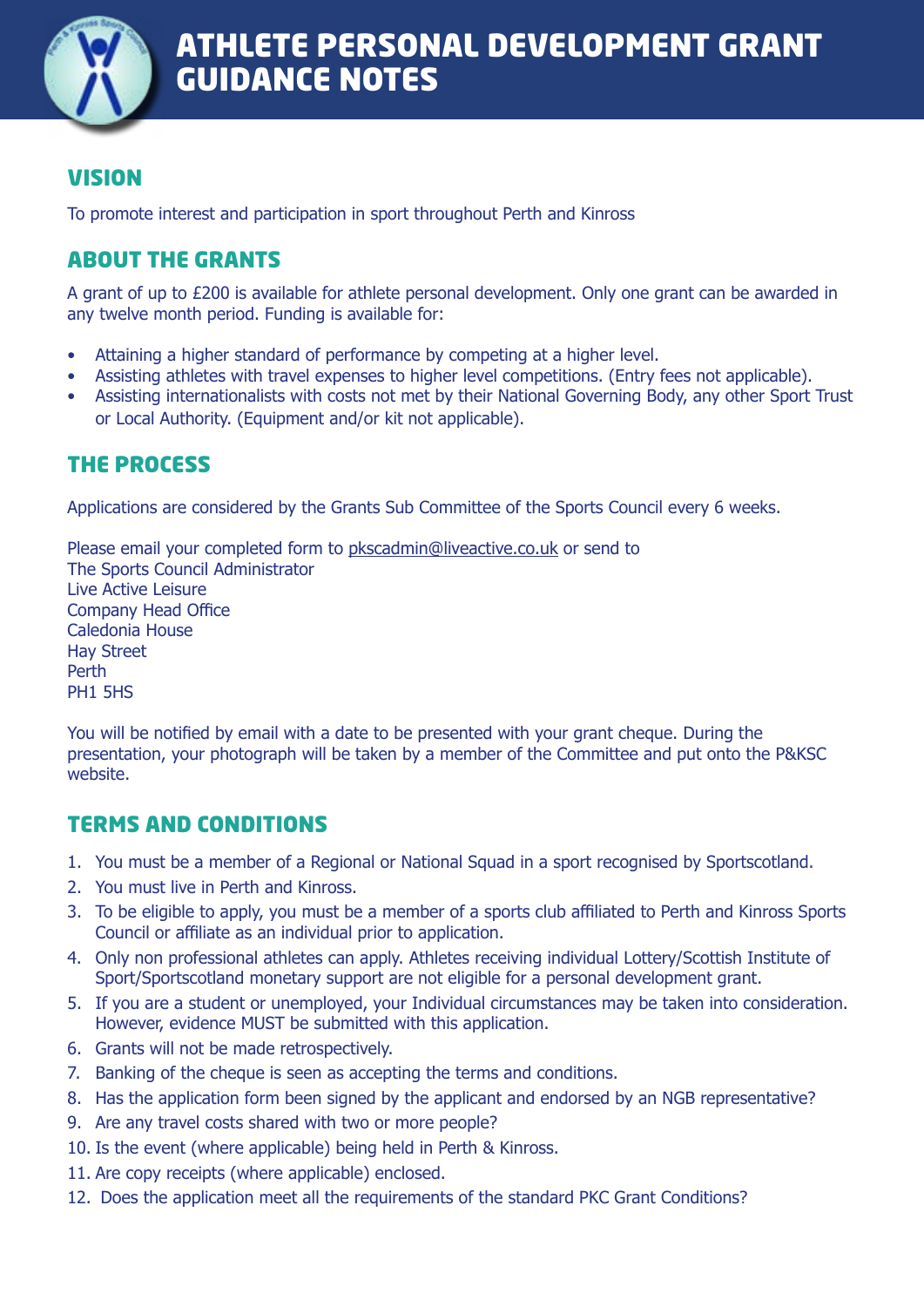

# ATHLETE PERSONAL DEVELOPMENT GRANT APPLICATION FORM

# **SECTION 1**

This form is an interactive PDF and can be completed online. Interactive PDF's are NOT compatible with Google Chrome

| <b>PERSONAL DETAILS</b>                                                                                                                             |                     |            |           |  |
|-----------------------------------------------------------------------------------------------------------------------------------------------------|---------------------|------------|-----------|--|
| Name:                                                                                                                                               |                     |            |           |  |
| Address:                                                                                                                                            |                     |            |           |  |
|                                                                                                                                                     | Postcode:           |            |           |  |
| Tel:                                                                                                                                                | Mob:                |            |           |  |
| Email:                                                                                                                                              | Age on Application: |            |           |  |
| Name of Parent/Guardian (if under 18):                                                                                                              |                     |            |           |  |
| Are you a student?                                                                                                                                  |                     | <b>YES</b> | <b>NO</b> |  |
| Are you unemployed?                                                                                                                                 |                     | <b>YES</b> | <b>NO</b> |  |
| (If you are a student or unemployed, evidence must be submitted with this application)                                                              |                     |            |           |  |
| Sport:                                                                                                                                              | Club:               |            |           |  |
| Name of National Governing Body (NGB):                                                                                                              |                     |            |           |  |
| Are you currently receiving any monetary support from Lottery/<br>Scottish Institute of Sport/Sportscotland/your NGB?                               |                     | <b>YES</b> | <b>NO</b> |  |
| If yes, please specify:                                                                                                                             |                     |            |           |  |
| Have you made an application for grant aid from any other<br>source in the past year?                                                               |                     | <b>YES</b> | <b>NO</b> |  |
| If yes, please specify:                                                                                                                             |                     |            |           |  |
| Please give details of any money won through competition in your sport in the last twelve<br>months, and any sponsorship you or your team receives. |                     |            |           |  |
|                                                                                                                                                     |                     |            |           |  |

### **SECTION 2**

| <b>SPORTING ACHIEVEMENTS</b>                                                                      |       |            |        |           |  |
|---------------------------------------------------------------------------------------------------|-------|------------|--------|-----------|--|
| Are you a current member of a Regional or National Squad?                                         |       | <b>YES</b> |        | <b>NO</b> |  |
| If yes, please specify:                                                                           |       |            |        |           |  |
| Please give details of your significant sporting achievements in the above sport in last 2 years? |       |            |        |           |  |
| Please give details of future major competitions you are preparing for this season                |       |            |        |           |  |
| Title:                                                                                            | Date: |            | Venue: |           |  |
|                                                                                                   |       |            |        |           |  |

Please tell us about any other current sporting achievement that you think may be relevant to your application.